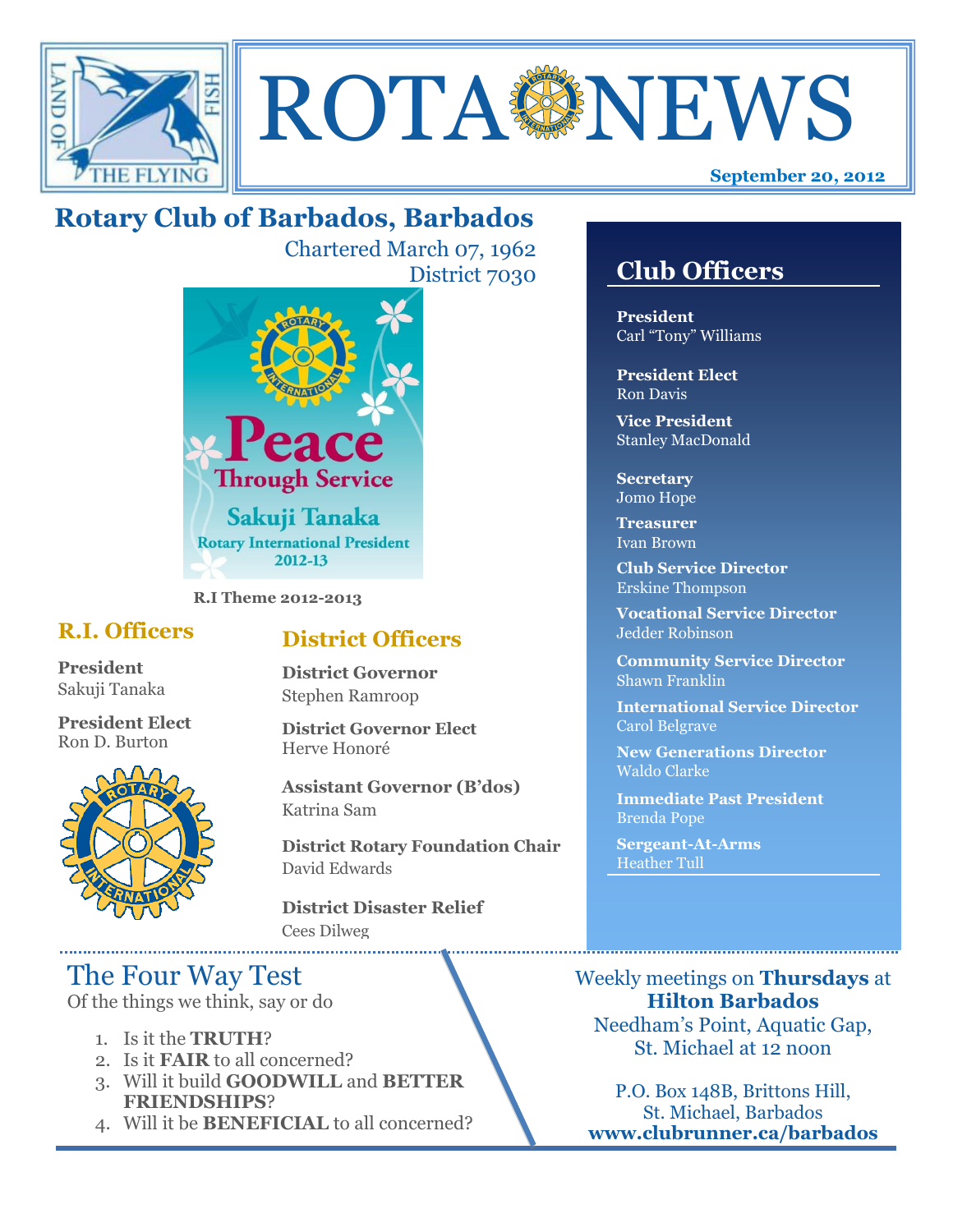#### BEACH CLEANUP!

The beach cleanup scheduled for Saturday September  $20<sup>th</sup>$  was a success. Six Rotarians turned out to assist with the beach clean up on Morgan Lewis in St. Andrew. They were accompanied by approx. 15 Rotaractors from UWI and over 30 Interactors, parents and friends from Codrington Bachalereate School. It is our please to share with you some memorable photos and we hope to see more Rotarians at the next Beach Cleanup!



John Cabral working hard in the sun! (Two loads of garbage?) Great job!

# **Meeting Details**

At our Fellowship Meeting held on Thursday, September 20, 2012

Sgt-at-Arms: **Andrew Mallalieu**

Fines \$232.10

- 
- Raffle \$69.90





Interactors for the University of the West Indies also were eager to be part of the cleanup!

#### **Funds for Haiti**

Don't forget to make your contribution to support the needy families in Haiti who were struck by Hurricane Isaac. Kindly make your cheques payable to the Rotary Club of Barbados and pass them on to the Treasurer. An account is already been open and funds will be channeled to Haiti via Rotary. Please be reminded that the contributions are required before Sept.30.

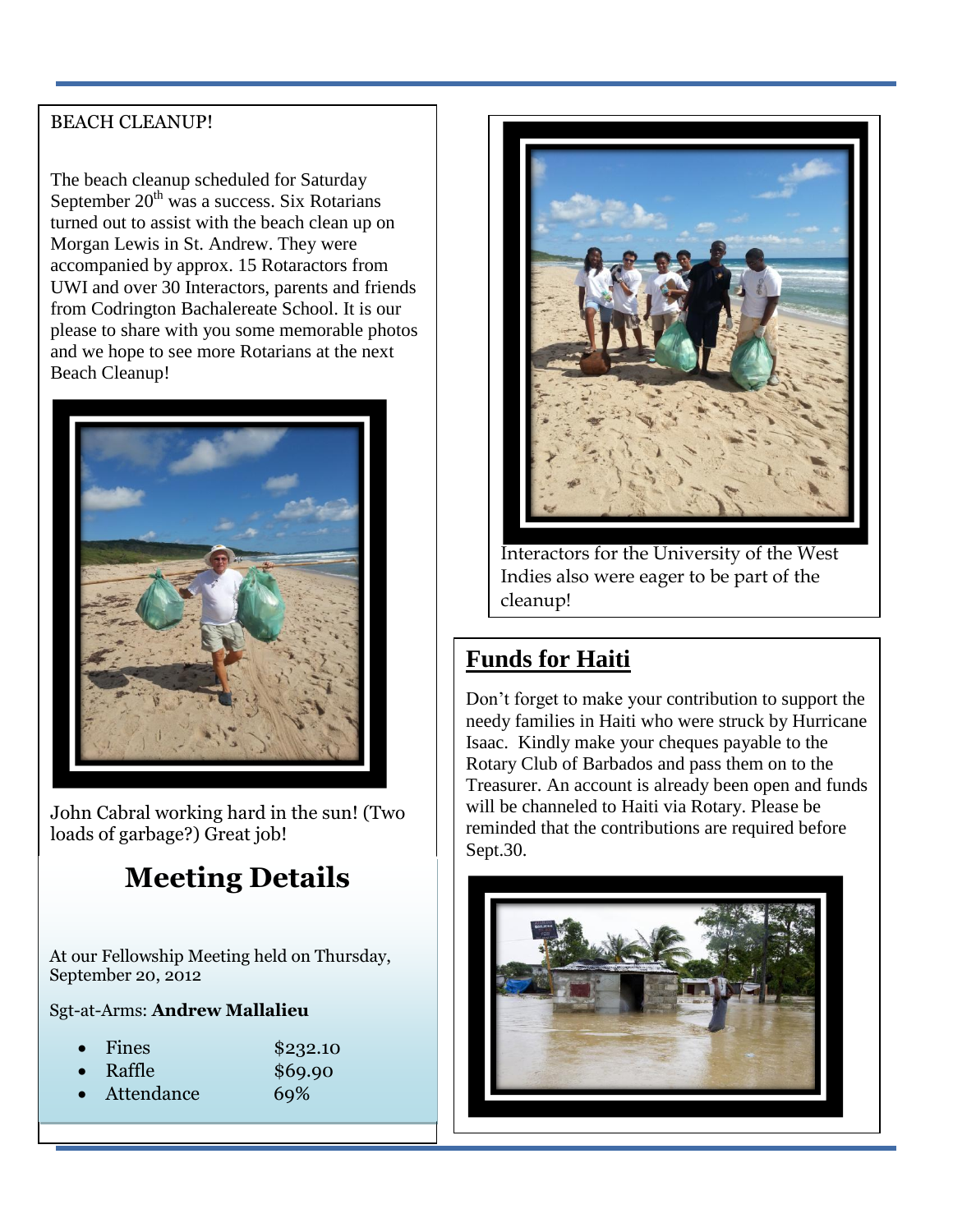# **Fifty years of Rotary Youth Exchange in Japan**

By Megan Ferringer The Rotarian -- September 2012

**I**n 1962, Australia was a country grappling with change. Many older Australians were still emotionally rebuilding after World War II, and the nation was beginning to dismantle its anti-Asian "White Australia" immigration policy.

When Yoko Sekimoto arrived in Melbourne that year as Japan's first Rotary Youth Exchange student, she didn't realize that many people were wary of her visit. Fifty years later, she continues to marvel at the graciousness of her hosts.

"Everyone treated me like a daughter or sister. It was only 17 years after the war, but I felt a warm welcome and great hospitality," says Sekimoto (her married name – at the time, she was Yoko Miyazaki).

Japan's Youth Exchange program began with help from an Australian Rotarian. Don Farquhar addressed the 1961 RI Convention in Tokyo about the need to build friendships and cultural understanding throughout the world – particularly with Japan. He considered student exchange to be the best way to do that.

"Don was a person of both immense courage and foresight," says Stuart McDonald, program development officer for Youth Exchange in Australia. "In 1942, during World War II, Don was blinded in action against the Japanese. However, he maintained a desire and a mission in life to promote peace and goodwill."

Sekimoto's visit to Australia, along with the beginning of Youth Exchange in Japan, was considered so historically significant that photographs from her exchange are now housed in the National Archives of Australia, McDonald says.

Her experience as an exchange student awakened a curiosity to explore the rest of the world. After returning home to finish high school and college, Sekimoto worked as a flight attendant, married, and lived in Egypt before going back to Japan.

"Yoko's story is just one great example of Youth" Exchange," McDonald says. "Fifty years later, thousands of friendships have been formed between people from all over the world and Japan."